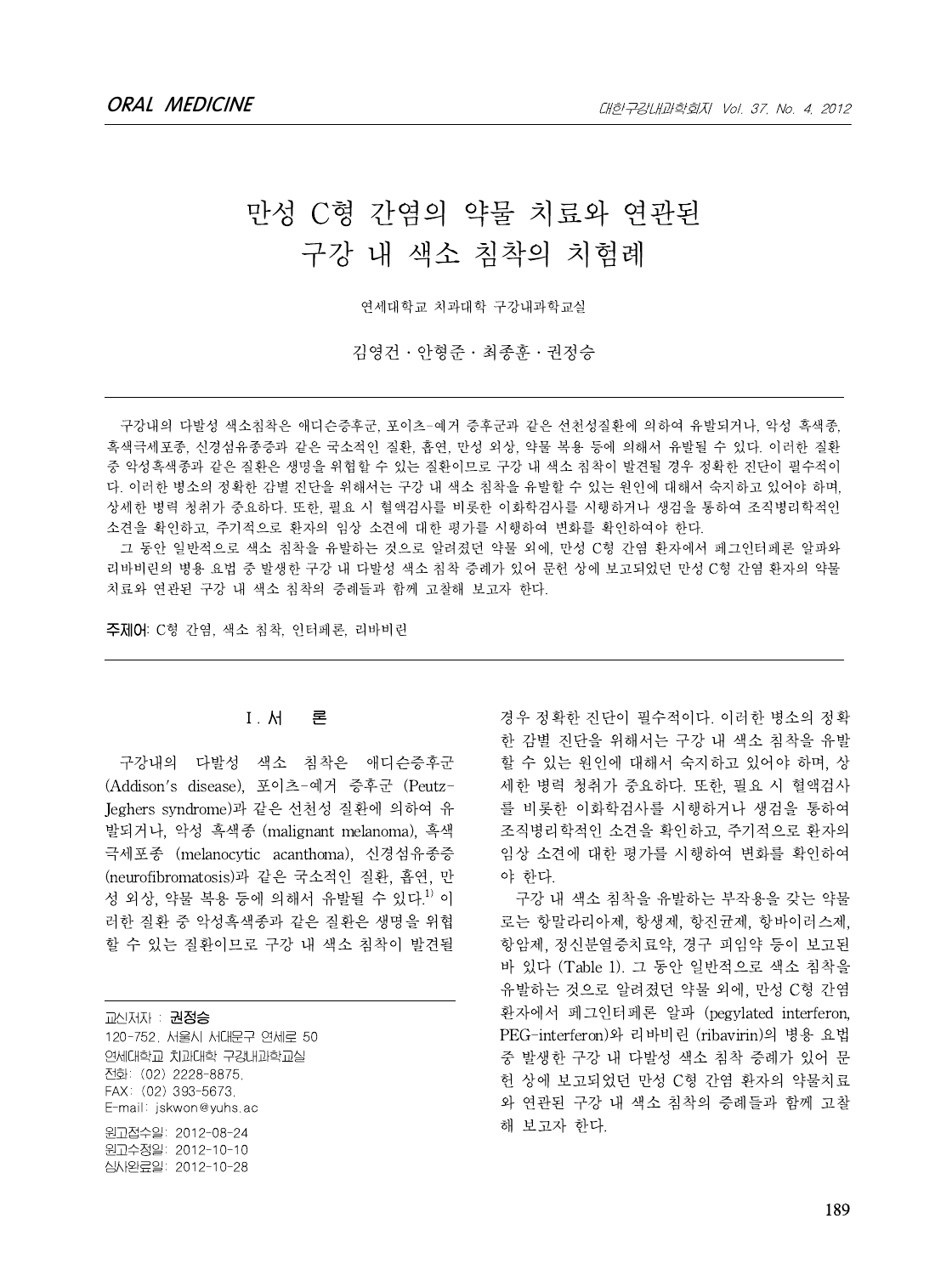Table 1. 구강 점막의 색소 침착을 유발하는 약물 $^{1)}$ 

| Antimalarial                  |
|-------------------------------|
| Quinacrine, chloroquine,      |
| hydroxychloroquine            |
| Antineoplastic                |
| Bleomycin, busulfan,          |
| tacrolimus, cyclophosphamide, |
| doxorubicin, hydroxyurea,     |
| Antibiotic                    |
| Minocycline, tetracycline     |
| Cardiac                       |
| Amiodarone, Quinidine         |
| Antifungal                    |
| Ketoconazole                  |
| Psychiatric                   |
| Chlorpromazine                |
| Antimycobacterial             |
| Clofazimine                   |
| Estrogen                      |
| Oral contraceptives           |
| Antiretroviral                |
| Zidovudine (AZT)              |
| Gold therapy                  |

# Ⅱ. 증 례

만 66세의 여자 환자가 자극적인 음식에 대한 혀 통증 및 색의 변화를 주소로 연세대학교 치과대학병 원 구강내과에 내원하였다. 환자의 진술에 따르면 약 8개월 전부터 C형 간염과 관련한 인터페론 주사요법 을 시작한 이후부터 혀의 통증과 색 변화가 발생하였 다고 하였다. 자발통은 없었고, 식사 시 음식물 자극 에 의한 통증을 주로 호소하였으며, 통증 부위는 혀의 배면이었다. (Fig. 1)

환자는 당뇨, 말초신경병증, C형간염, 협심증, 척추 협착증으로 인한 수술 병력을 가지고 있었고, 혀 증상 을 주소로 내원할 당시까지 C형 간염에 대하여 약 34 주간 PEG-interferon과 ribavirin의 병용 요법을 이용 한 치료를 시행하였다. 내원 당시 주당 1회 180 μg의 pegylated-interferon-alpha (Pegasys<sup>®</sup>)을 주사하고 약물치료이 하루에 총 600mg의 ribavirin(Rovabin®)을 복용하고 증상으로 ξ 있었다.

임상 검사 상 혀 전반에 걸쳐 색소침착이 일어나 있는 양상을 보였고, 혀 배면의 정중 부위에 설유두의



Fig. 1. 초진 시 혀의 임상 소견

퇴축이 있었으며, 설유두 퇴축이 있는 부위를 면봉으 로 건드렸을 때 불편감을 호소하였다. 타액 분비율 검 사 상 spitting 방법을 통한 비자극성 전타액 분비율은 분당 0.291 ml이었고, 껌 베이스를 이용하여 측정한 자 극성 전타액 분비율은 분당 0.765 ml으로 자극성 전타 액 분비율만 다소 감소되어 있는 소견을 보였다. 혈액 검사 상, 백혈구, 적혈구, 헤모글로빈, 헤마토크릿 수치 가 감소되어 있었고 (RBC count 2,620,000/μl, WBC count 2,410/μl, Hemoglobin 8.4 g/dl, Hematocrit 27.0%), 혈당 및 당화헤모글로빈 수치가 다소 증가되 어 있었으며 (serum glucose 115 mg/dl, HbA1c 6.4%), 갑상선 기능과 관련된 free T4 수치가 감소되 어 있었다 (serum freeT4 0.80 ng/dl).

임상 제반 검사 상 PEG-interferon 및 ribavirin 병 용 요법으로 인한 구강 내 색소 침착, 약물치료의 부 작용으로 유발된 빈혈에 의한 설염과 구강건조증 진 단 하에 관련 치료를 시행하기로 하였다. 환자가 호소 하는 주된 증상은 색소 침착과 통증이었는데, 색소 침 착의 경우 현재 시행하는 C형 간염에 대한 약물 치료 가 끝난 후 서서히 감소할 것으로 예측되어 특별한 처치 없이 경과를 관찰하기로 하였다. 혀 통증의 경우 약물치료에 의한 유발된 빈혈에 의한 설염으로 인한 증상으로 판단되어 항염증, 윤활을 위한 보조 약제와 계면활성제가 없는 치약 등을 처방하기로 하였다. 환 자의 병력 상 당뇨로 인한 말초신경병증이 혀 통증의 원인일 가능성도 완전히 배제할 수는 없었으나 환자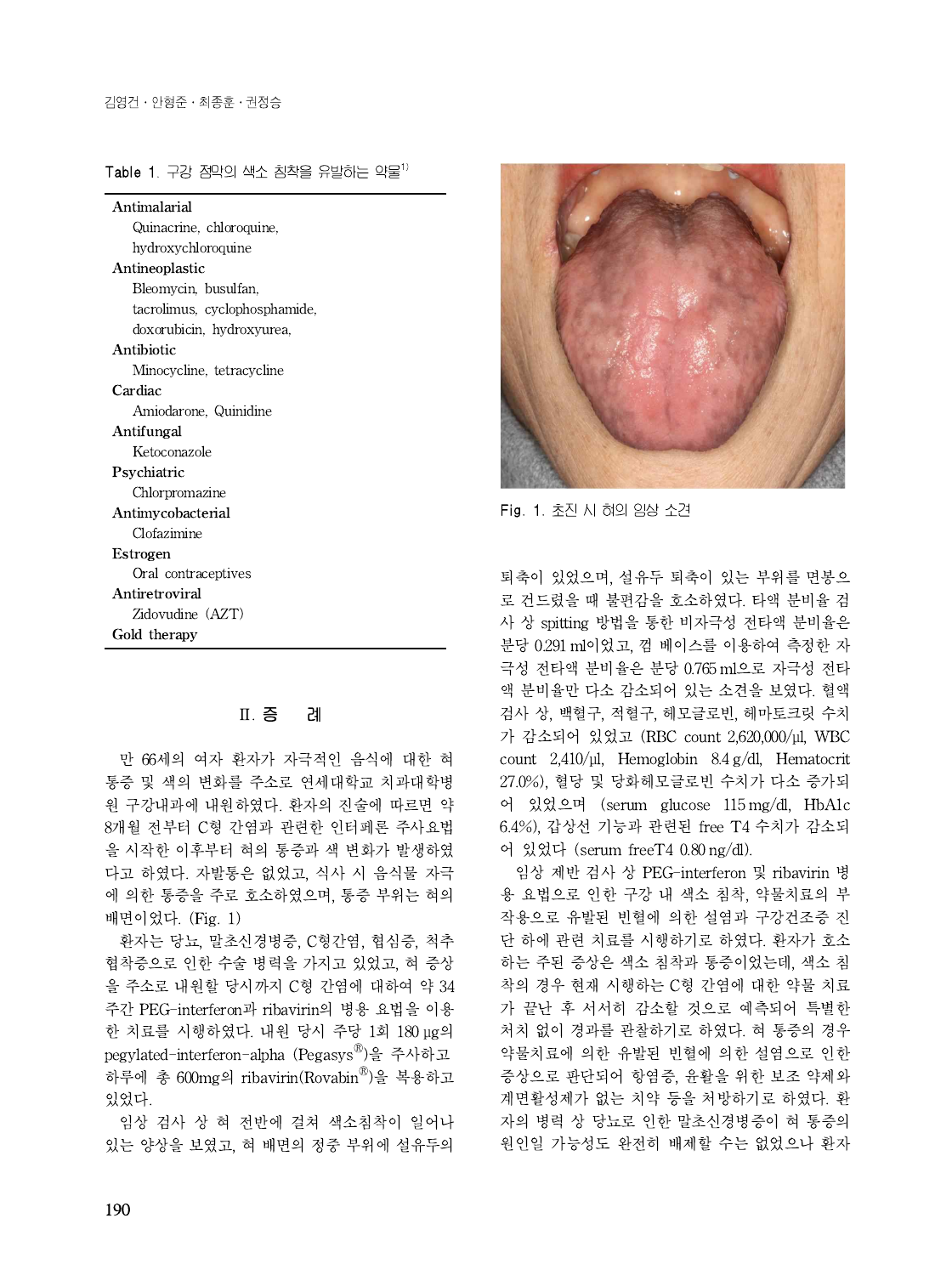

Fig. 2. 약물 치료 중단 후 9주 째 혀의 임상 소견

가 이미 신경과에서 gabapentin을 처방받고 있어 그 대로 유지하기로 하였다. 증상의 호전이 없을 경우, 당뇨병성 신경통 치료에 사용하는 alpha lipoic acid 등의 투약을 고려하기로 하였다. 환자의 구강건조 증 상을 개선하기 위하여 인공타액제제 (Taliva<sup>®</sup> spray) 와 계면활성제가 포함되지 않은 치약 (Wiconi® toothpaste)을 처방하였고 항염증효과와 함께 윤활 효과를 위해 topical hyaluronate (Hyalo® gel)를 처방 <sup>로 약간 치·</sup> 하였다.

초진 이후 약 6주쯤에 전신적인 피로감과 컨디션의 악화를 호소하여 PEG-interferon 및 ribavirin 병용 치료를 중단하였다. 혀의 통증 완화를 위하여 hvaluronate와 함께 topical steroid를 사용하기 시작 하였으며, 구강건조와 전신적인 건강 상태, 스테로이 드 이용으로 인한 candida 감염의 가능성이 있었기에 이에 fluconazole 제재인 Diflucan® syrup을 국소 적 <sup>하며, 이러</sub></sup> 용하였다. 초진 이후 약 8주까지 관련 치료를 시행함 에도 불구하고 뚜렷한 증상의 호전을 보이지는 않았 다. 이후 약 6주 간 내원하지 않다가, 초진 이후 약 14 주 째에 재내원 하였을 때 혀 통증이 소실되었고, 색 소 침착도 감소하였다고 하였다. 이 시점은 PEGinterferon 및 ribavirin 의 병용 치료를 중단한지 약 9 주 째 되는 시점이었다. 주사 치료를 시행하고 있던 중의 혀의 소견과,주사 치료 중단 후 9주가 지난 뒤 의 혀의 소견을 비교하여 볼 때, 혀의 배면에 존재하 던 설유두의 위축이 감소하고 색소 침착도 다소 감소 하였음을 확인할 수 있었다 (Fig.2).

#### Ⅲ. 고 찰

만성 C형 간염 환자에서 PEG-interferon과 ribavirin의 병용 요법은 바이러스의 수를 감소시키기 위한 목적으로 사용된다. 2011년 European association of the study for the liver hepatitis C virus clinical practice guidelines에 따르면 C형 간염 바이러스의 유전자형 (genotype), baseline에서의 바 이러스 수, 바이러스 반응률 (virological response)에 따라 병용 요법 치료가 12주에서 72주까지 진행될 수 있다고 한다.<sup>2)</sup> 병용 요법의 부작용으로는 심한 피로 감, 우울, 수면장애, 백혈구감소증, 빈혈, 혈소판감소 증, 피부반응 등이 일어날 수 있다.

PEG-interferon과 ribavirin 병용 요법에 의한 구강 내 색소 침착 증상에 대하여 2006년부터 2011년까지 여러 차례에 걸쳐 증례 보고가 있었다 (Table 2). 2003년에 Willems등이 처음으로 interferon 주사 치 료 시행 중 발생한 색소 침착의 증례를 보고한 이후<sup>3)</sup>, 2003년부터 2011년까지 총 15개의 케이스가 보고되었 다.<sup>3-11)</sup> 대부분의 증례는 피부색이 어두운 인종에서 보고되는 경향성을 보였으며, 대체로 혀의 통증을 호 소하지 않았으나 일부 케이스에서는 혀의 통증이 동 반되었다고 하였다. 대체로 혀의 배면에서 가장자리 로 약간 치우친 쪽에 색소 침착이 나타나며, 대부분의 증례에서는 PEG-interferon 및 ribavirin 병용 요법이 종료된 이후 서서히 증상이 감소되었음을 보고하였 다.

2003년에 Willems등은 interferon 주사 치료 시행 중 발생한 구강 내 색소 침착의 증례를 보고하면서 관련 가설을 제시하였다. Willems등은 이러한 색소 침착은 주로 피부색이 어두운 인종에서 더 자주 발생 하며, 이러한 인종에서 PEG-interferon 치료 시 알파 멜라닌 세포 자극 호르몬 (alpha- melanocytestimulating hormone)의 레벨이 증가될 가능성이 있 다고 설명하였다. 알파 멜라닌 세포 자극 호르몬은 멜 라닌 세포 (melanocyte)의 수용체를 상향조절 (up-regulation)하는데, 이에 따라 interferon 치료는 멜라닌의 생산을 유발하거나 증가시키며 2차적으로 색소 침착을 유발할 수 있다는 가설을 제시하였다. 이 러한 가설에 대해서는 이후 추가적으로 밝혀진 바는 없다.

구강 내 색소 침착은 PEG-interferon과 ribavirin 병용 요법의 중요한 부작용 중 하나로서, 대부분의 경 우는 색소 침착 외의 큰 증상을 호소하지 않았으나,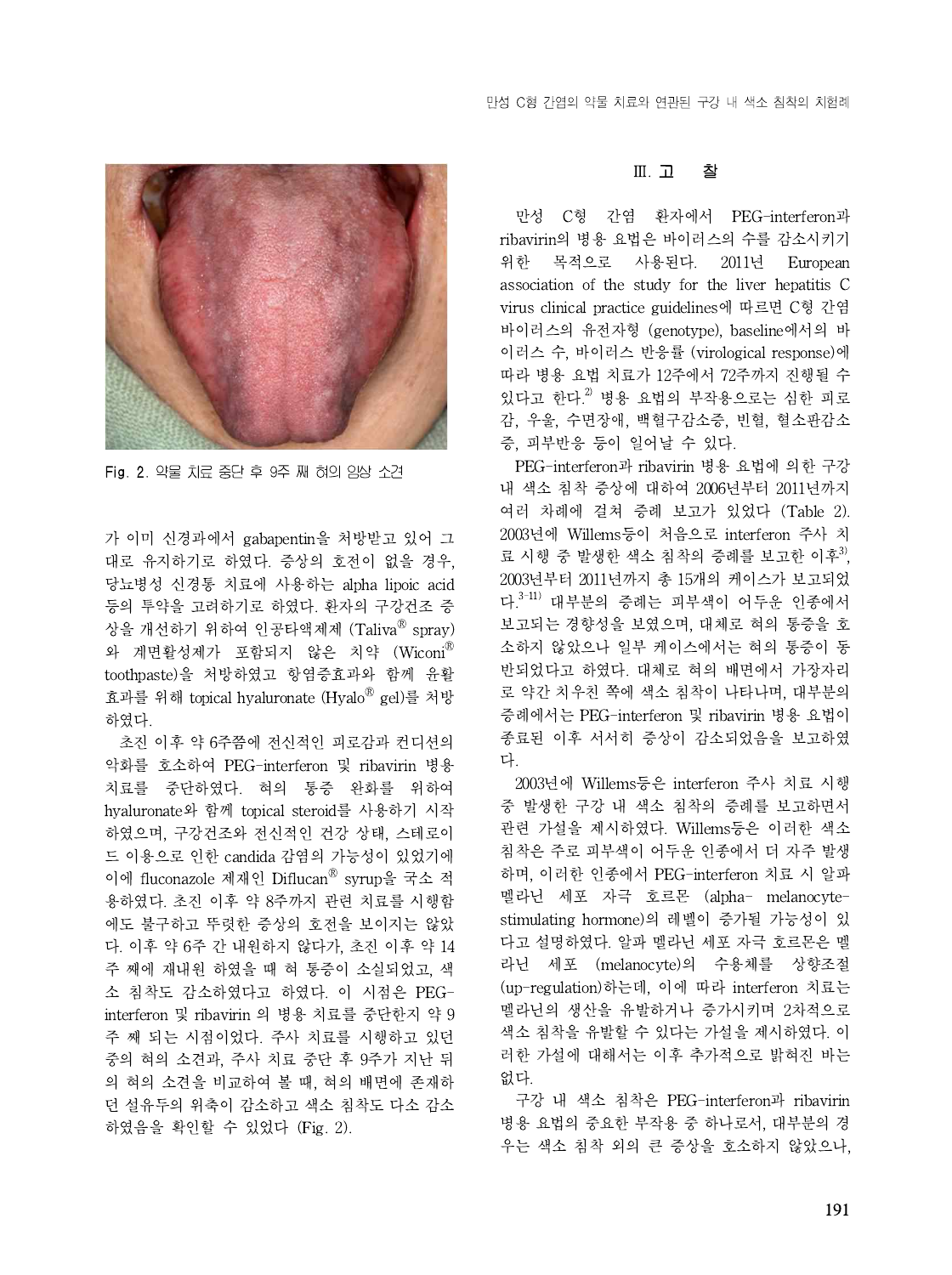| 년도   | 저자                | 증레 수                        | 증상발현시점 | 혀 통증     | 동반 증상                                                | 증상 호전                     | 비고                        |
|------|-------------------|-----------------------------|--------|----------|------------------------------------------------------|---------------------------|---------------------------|
|      | 2003 Willems      | 2 dark-skinned 9-12개월       |        |          | 피부 색소침착, 탈모                                          | 치료 종료 후<br>2 <sup>d</sup> |                           |
|      | 2006 Gurguta      | 5 dark-skinned 1-10개월       |        |          | 피부 색소침착                                              |                           |                           |
| 2007 | Torres            | white<br>(caucasian)        | 6주     | 화끈거림     | 빈혈, 혈소판감소증                                           |                           | $\rm{HIV}$<br>coinfection |
|      | 2008 Fernandez 1  | white<br>(caucasian)        | 12주    | 불편감      | 호중구감소증, 피로                                           |                           |                           |
|      | 2008 Dell'Isola 1 | white<br>(caucasian)        | 44주    |          |                                                      | 치료 종료 후<br>1년             |                           |
|      |                   | 2009 Krishna 1 dark-skinned | 2개월    |          | 전신 색소침착 psoriasiform<br>dermatitis 가려움증,<br>우울증, 근육통 | 치료 종료 후<br>6개월            |                           |
| 2009 | Moraes            | 1 dark-skinned              | 32주    |          |                                                      | 치료 종료 후<br>6개월            |                           |
|      | 2010 Farshidi     | white<br>(caucasian)        | 2개월    | 민감성, 불편감 |                                                      |                           |                           |
|      |                   | 2011 Karabay 1 dark-skinned | 2개월    | 약간 화끈거림  |                                                      |                           |                           |
| 2011 | Ghosh             | 1 dark-skinned              | 42주    | 불편감      |                                                      | 치료 종료 후<br>6개월            |                           |

Table 2. PEG-interferon-alpha와 rivabirin 병용 요법에 의한 색소 침착의 증례

구강내 점막의 민감성이나 작열감을 호소할 수 있다. 대부분의 경우에, 병용 요법 치료가 종료된 이후 서서 히 색소 침착등의 증상이 개선되는 것으로 알려져 있 4. P. C. de<br>디 PEC Interfacenz il whereight 변을 오버을 그간 yll Tongue 다. PEG-Interferon과 ribavirin 병용 요법은 구강 내 색소 침착을 유발하는 약물 요인 중의 하나로서, 치과 의사가 인지하고 있어야 한다. 또한 이러한 색소 침착 은 병용 요법 중단 이후 서서히 감소되므로 환자에게 이러한 사항에 대하여 설명하고 안심시킬 필요가 있 다.

#### 참 고 문 헌

- 1. S. Muller, Melanin-Associated Pigmented Lesions of the Oral Mucosa: Presentation, Differential Diagnosis, and Treatment. Dermatol Ther, 2010 ; 23 : 220-9.
- 2. 2011 European Association of the Study of the Liver Hepatitis C Virus Clinical Practice Guidelines, Liver Int, 2012 ; 32 Suppl 1 : 2-8.
- 3. M. Willems, K. Munte, J. M. Vrolijk et al. Hyperpigmentation During Interferon-Alpha Therapy for

Chronic Hepatitis C Virus Infection. Br J Dermatol, 2003 ; 149 : 390-4.

- 4. P. C. de Moraes, C. W. Noce, L. A. Thomaz et al. Hyperpigmentation Resulting from Peginterferon Alfa and Ribavirin Combination Therapy: A Case Report. J Am Dent Assoc, 2009; 140 : 1377-9.
- 5. D. Farshidi, and M. W. Chiu, Lingual Hyperpigmentation from Pegylated Interferon and Ribavirin Treatment of Hepatitis C. J Am Acad Dermatol, 2010 ; 62 : 164-5.
- 6. A. Fernandez, S. Vazquez, and L. Rodriguez-Gonzalez, Tongue Hyperpigmentation Resulting from Peginterferon Alpha-2a and Ribavirin Treatment in a Caucasian Patient with Chronic Hepatitis C. J Eur Acad Dermatol Venereol, 2009 ; 22 : 1389-91.
- 7. S. Ghosh, A. Duseja, R. K. Dhiman, and Y. K. Chawla, Tongue Hyperpigmentation Resulting from Peginterferon Alfa-2b and Ribavirin Treatment in a Patient with Chronic Hepatitis C. Dig Dis Sci 2012 ; 57 : 820-1.